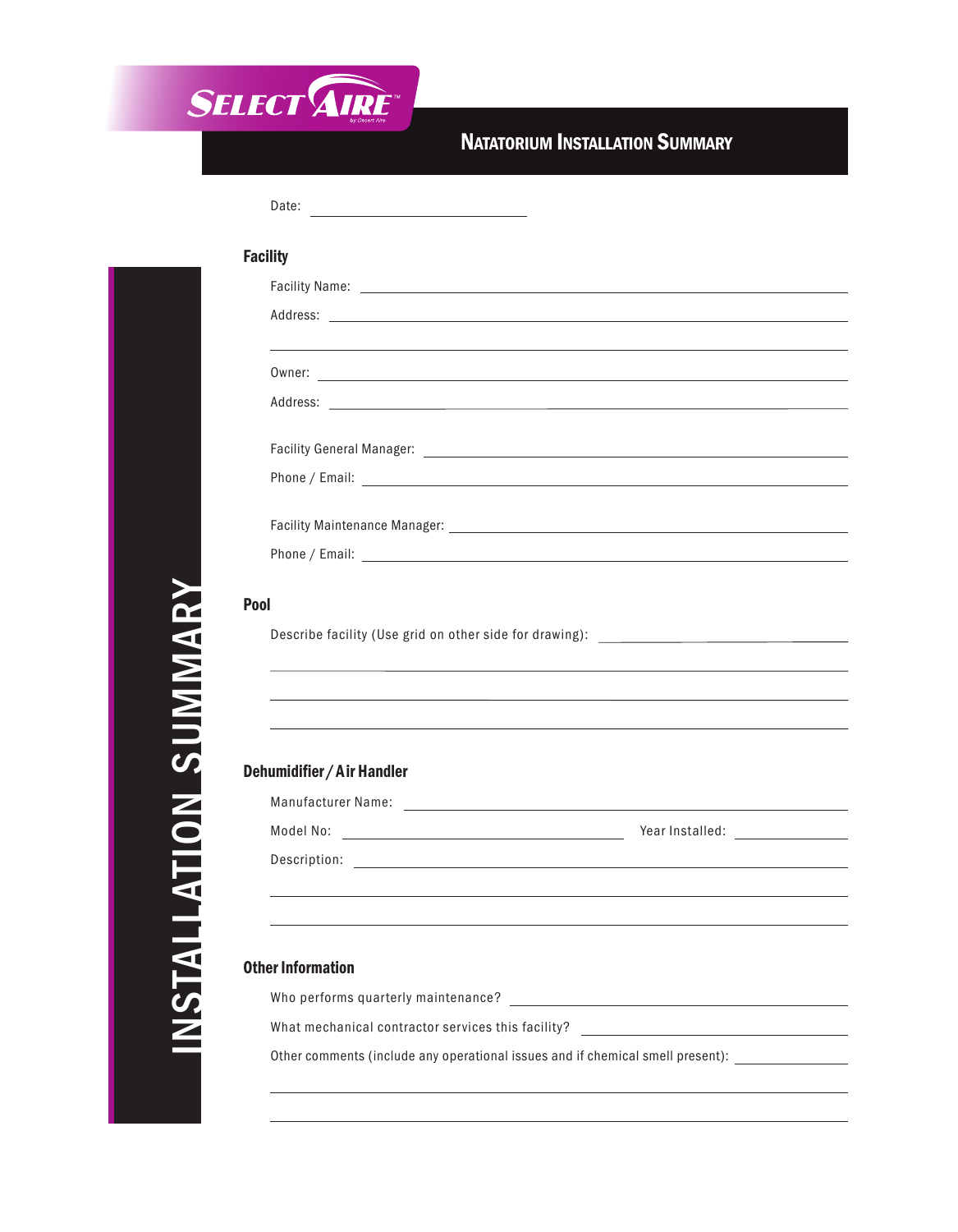## Z  $\boldsymbol{\mathcal{G}}$  $\equiv$ A  $\equiv$  $\equiv$ A TIO  $\mathbb Z$  $\boldsymbol{\omega}$  $\blacksquare$  $\geq$  $\geq$ A  $\boldsymbol{\alpha}$  $\blacktriangleright$ - IN  $\blacksquare$ O O  $\boldsymbol{\alpha}$  $\mathbf{\Omega}$ O O  $\equiv$

#### **Pool Room Design Detail**

| Pool #1                       | sq ft |    |
|-------------------------------|-------|----|
| Water Temp. 1st Pool          |       | ۰F |
| Describe type of use of pool: |       |    |

#### **Indoor Air Design Details**

| Room Design Temp                    |  | ᅇ     |  |
|-------------------------------------|--|-------|--|
| Is there a separate spectator area? |  | (Y/N) |  |
| If yes,                             |  |       |  |

#### **Pool Room Design Detail**

| Pool #2                       | sq ft |    |
|-------------------------------|-------|----|
| Water Temp. 1st Pool          |       | ٥F |
| Describe type of use of pool: |       |    |

### **Outdoor Air Design Details**

| Gross Room volume:            | cu ft |     |
|-------------------------------|-------|-----|
| Design Code Ventilation:      | cfm   |     |
| Design Spectator Ventilation: |       | cfm |

#### **Pool Room Design Detail**

| Pool #3                       | sq ft |    |
|-------------------------------|-------|----|
| Water Temp. 1st Pool          |       | ۰F |
| Describe type of use of pool: |       |    |

#### Sketch layout w/supply duct and return locations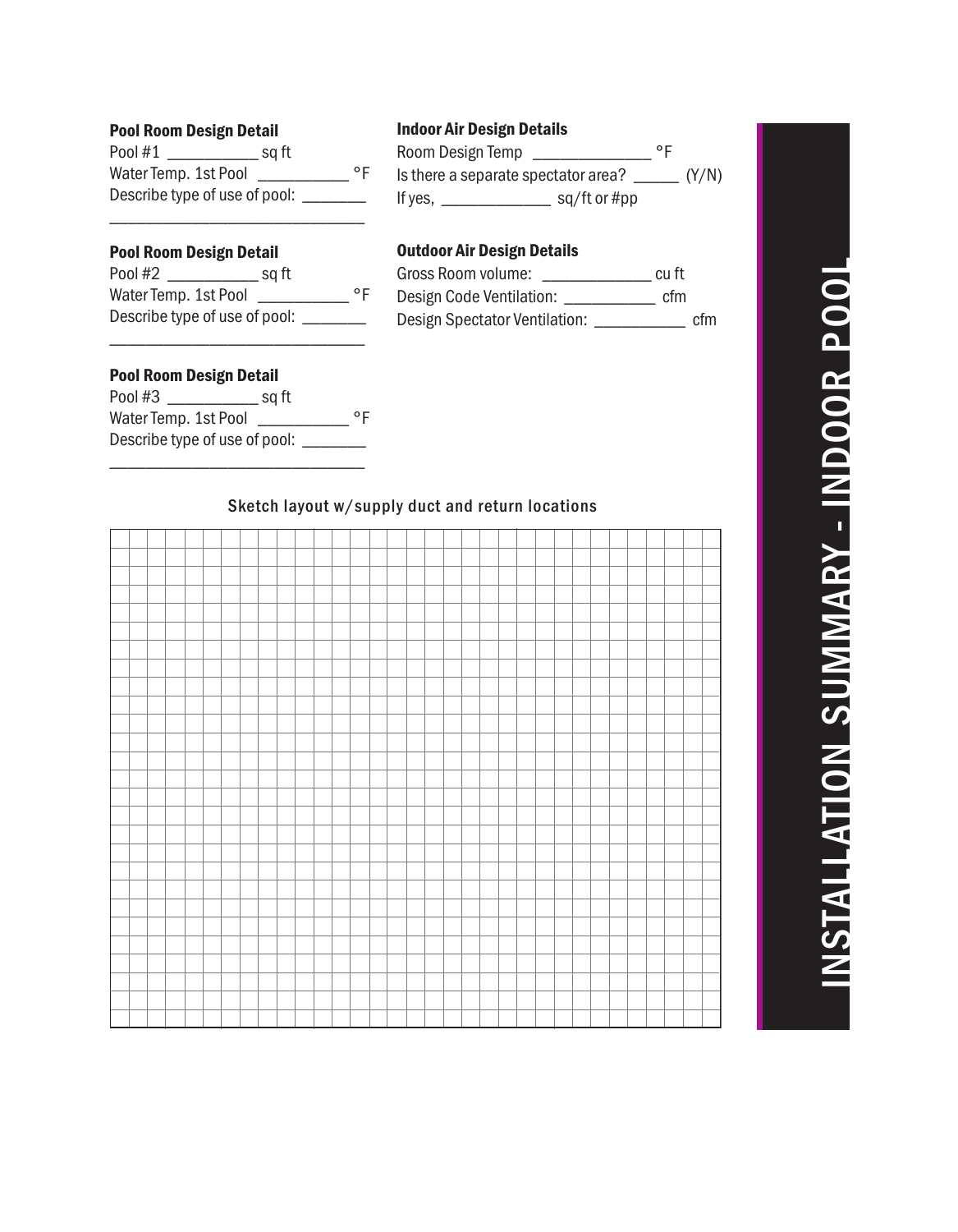#### TIO  $\mathbb Z$  $\boldsymbol{\mathcal{G}}$  $\equiv$  $\geq$  $\geq$ A  $\mathbf{\Omega}$  $\blacktriangleright$ -  $\equiv$ O C K E  $\mathbf{\Omega}$  $\mathbf{\Omega}$ O O  $\geq$ Totals Mens Womens Sq ft x 0.5 cfm/sq ft = # Toiletsx 50 cfm/toilet = % Pressurization (typical 10%) = OAS Total Type of DOAS: Manufacturer: Model: Air Volume cfm: Description: ❑ Electric ❑ HWC ❑ Gas ❑ Geothermal \_\_\_\_\_\_\_\_ °F water temp 1. Installation Date of existing locker room system \_\_\_\_ 2. Any operational issues with the current system \_\_\_\_\_\_\_\_\_\_\_\_\_\_\_\_\_\_\_\_\_\_\_\_\_\_\_\_\_\_ 3. Has the current system maintained a dry and comfortable environment in the locker rooms? Yes No 4. Any Mold or Mildew problems in the space? Yes No a. If so does this coincide with specific outdoor air conditions? \_\_\_\_\_\_\_\_\_\_\_\_\_\_\_\_\_\_\_\_\_\_\_\_\_\_\_\_\_\_\_\_\_\_ cfm cfm cfm cfm Lg | Wt | Sq Ft | # Toilets **Locker Room Dimensions Auxiliary Heat** ❑ Available to DOAS ❑ Cannot return to DOAS ❑ Gravity dampers **Ventilation Calculation Return Air Existing System Sketch layout w/supply duct and return locations**

**Locker Room DOAS**

# Z  $\boldsymbol{\mathcal{S}}$  $\equiv$ A  $\equiv$  $\equiv$ A